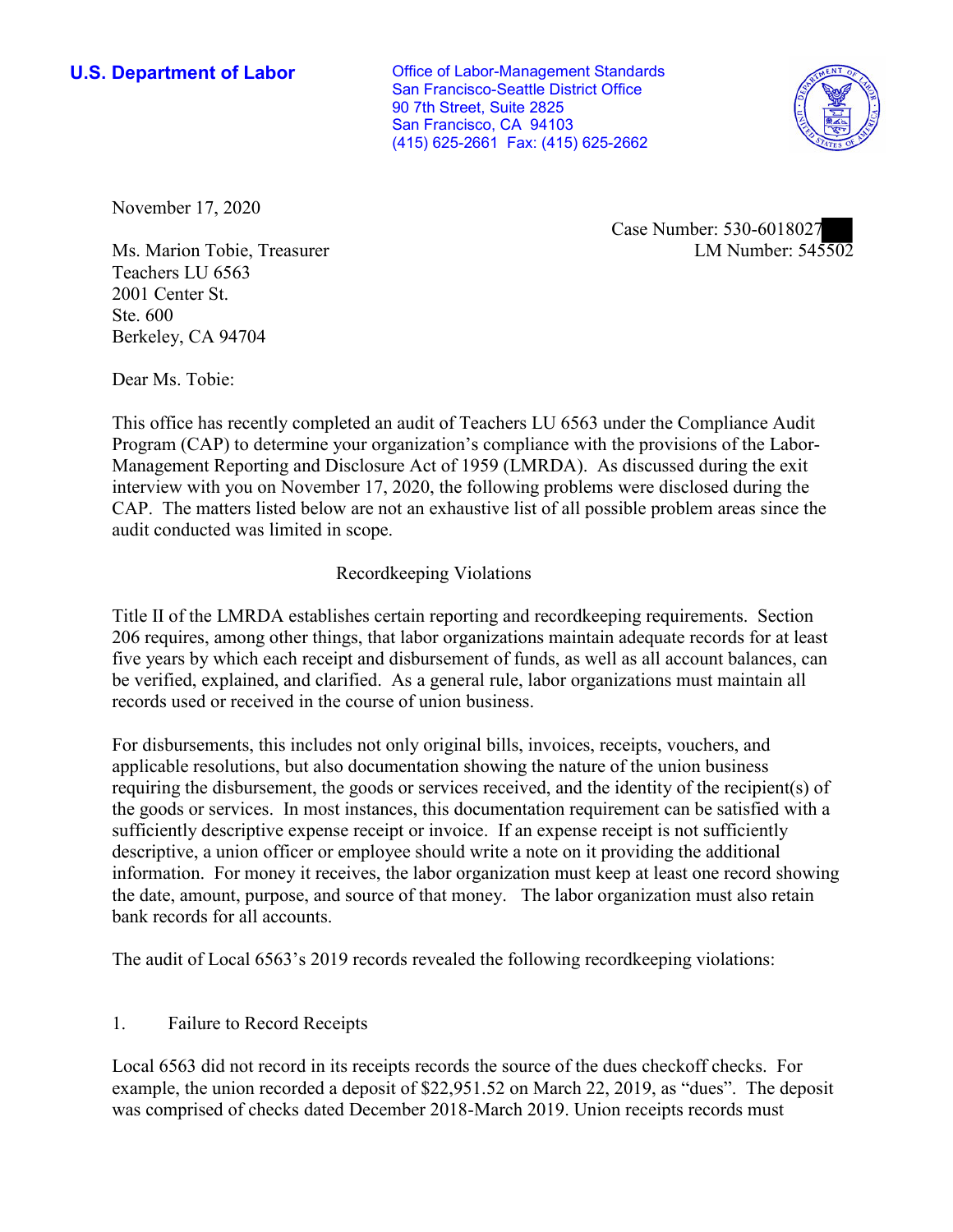date and amount received, and the source of the money. include an adequate identification of all money the union receives. The records should show the

2. No Meeting Minutes

 meeting minutes could be located. Per the bylaws, the membership should approve the annual During the audit, Ms. Tobie advised OLMS that there was one membership meeting but no budget. It is unknown if the minutes of the meeting contain any reference to the budget since Local 6563 maintained no minutes of that meeting. Minutes of all membership or executive board meetings must report any disbursement authorizations made at those meetings.

 Based on your assurance that Local 6563 will retain adequate documentation in the future, OLMS will take no further enforcement action at this time regarding the above violations.

## Reporting Violations

 Labor Organization Annual Report (Form LM-3) filed by Local 6563 for the fiscal year ended The audit disclosed a violation of LMRDA Section 201(b), which requires labor organizations to file annual financial reports accurately disclosing their financial condition and operations. The

August 31, 2019, was deficient in that:<br>1. Disbursements to Officers (LM-3)

 24. An "indirect disbursement" to an officer is a payment to another party (including a credit check issued to a hotel) or for transportation by a public carrier (such as an airline) for an officer Local 6563 did not include some reimbursements to officers totaling at least \$242 in the amounts reported Item 24 (All Officers and Disbursements to Officers). It appears the union erroneously reported these payments in Item 54 (Other Disbursements). The union must report most direct disbursements to Local 6563 officers and some indirect disbursements made on behalf of its officers in Item 24. A "direct disbursement" to an officer is a payment made to an officer in the form of cash, property, goods, services, or other things of value. See the instructions for Item 24 for a discussion of certain direct disbursements to officers that do not have to be reported in Item card company) for cash, property, goods, services, or other things of value received by or on behalf of an officer. However, indirect disbursements for temporary lodging (such as a union traveling on union business should be reported in Item 48 (Office and Administrative Expense).

I am not requiring that Local 6563 file an amended LM report for 2019 to correct the deficient item, but Local 6563 has agreed to properly report the deficient items on all future reports it files with OLMS.

I want to extend my personal appreciation to Teachers LU 6563 for the cooperation and courtesy extended during this compliance audit. I strongly recommend that you make sure this letter and